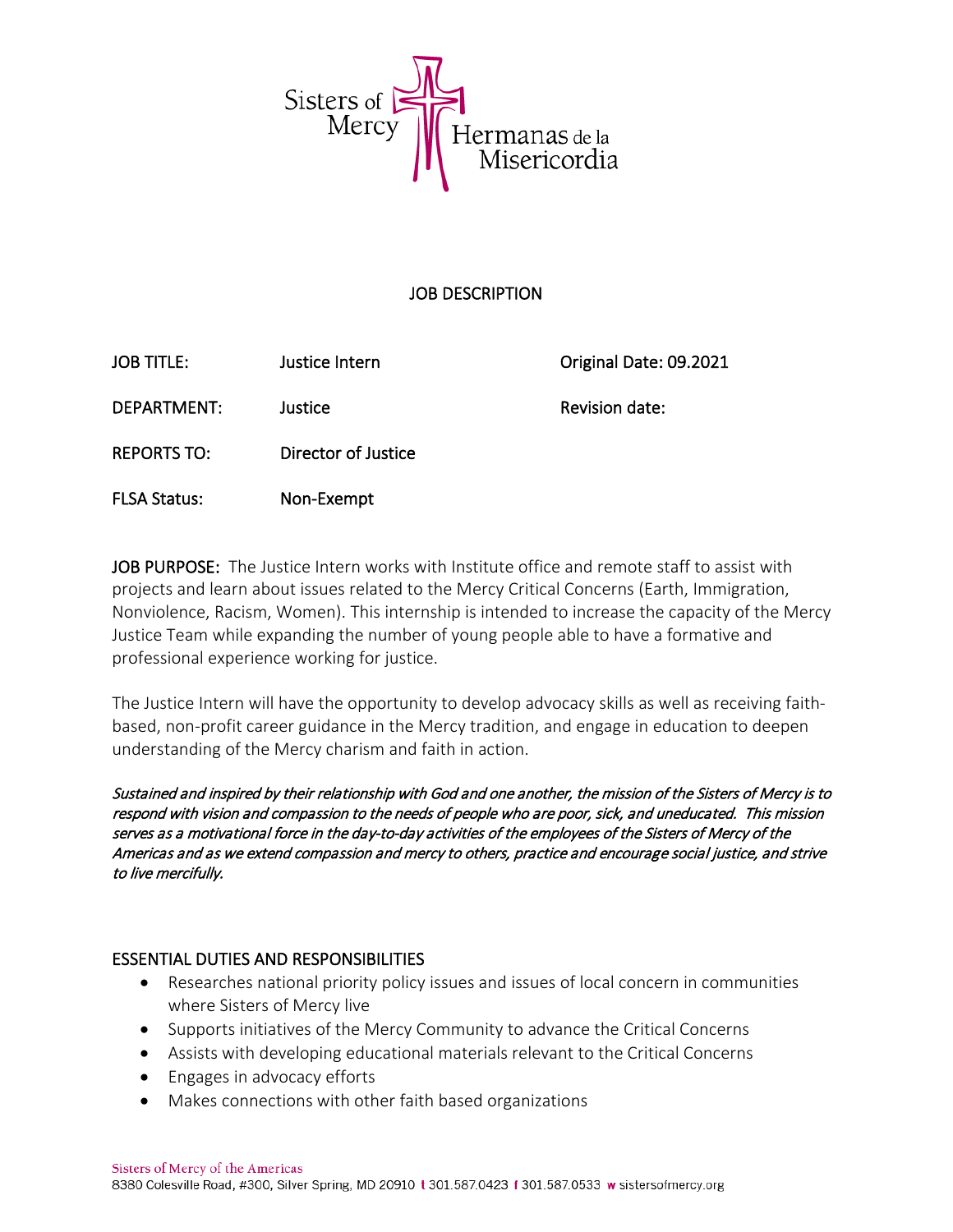## QUALIFICATIONS:

- Is currently an undergraduate or graduate student in good standing
- Displays an interest and involvement in issues of social justice
- Possesses good organizational, written and verbal communication and computer skills
- Is located in, or can relocate to, the Washington, DC, metropolitan area for the duration of the internship

# AMERICANS WITH DISABILITY SPECIFICATIONS

### Physical Demands

The physical demands described here are representative of those that must be met by an employee to successfully perform the essential functions of this job. Reasonable accommodations may be made to enable qualified individuals with disabilities to perform the essential functions.

- While performing the duties of this job, the employee is occasionally required to stand; walk, sit; speak; hear; use hands to handle objects. The employee may be required to occassionallybend, stoop, twist and/or lift and carry up to 20 lbs.,
- The employee will be required to operate office equipment such as computers, telephones and fax machines and work with manual filing systems.
- Ability to read and interpret documents such as safety rules, operating and maintenance instructions, procedures, and manuals. Ability to speak effectively with other employees, members, and supervisors.

### Work Environment

The work environment characteristics described here are representative of those that must be met by an employee to successfully perform the essential functions of this job. Reasonable accommodations may be made to enable qualified individuals with disabilities to perform the essential functions.

■ Work is performed in a modern office environment.

I have reviewed and understand the essential functions of this job description and am able to perform each function with/without (circle one) accommodation and in a safe manner and in accordance with established procedures. I further acknowledge that this job description is a general description of the duties of this position and my supervisor may require changes in responsibilities from time to time. I understand that my employment is at-will, and thereby understand that my employment may be terminated at-will either by the facility or myself, and that such termination can be made with or without notice.